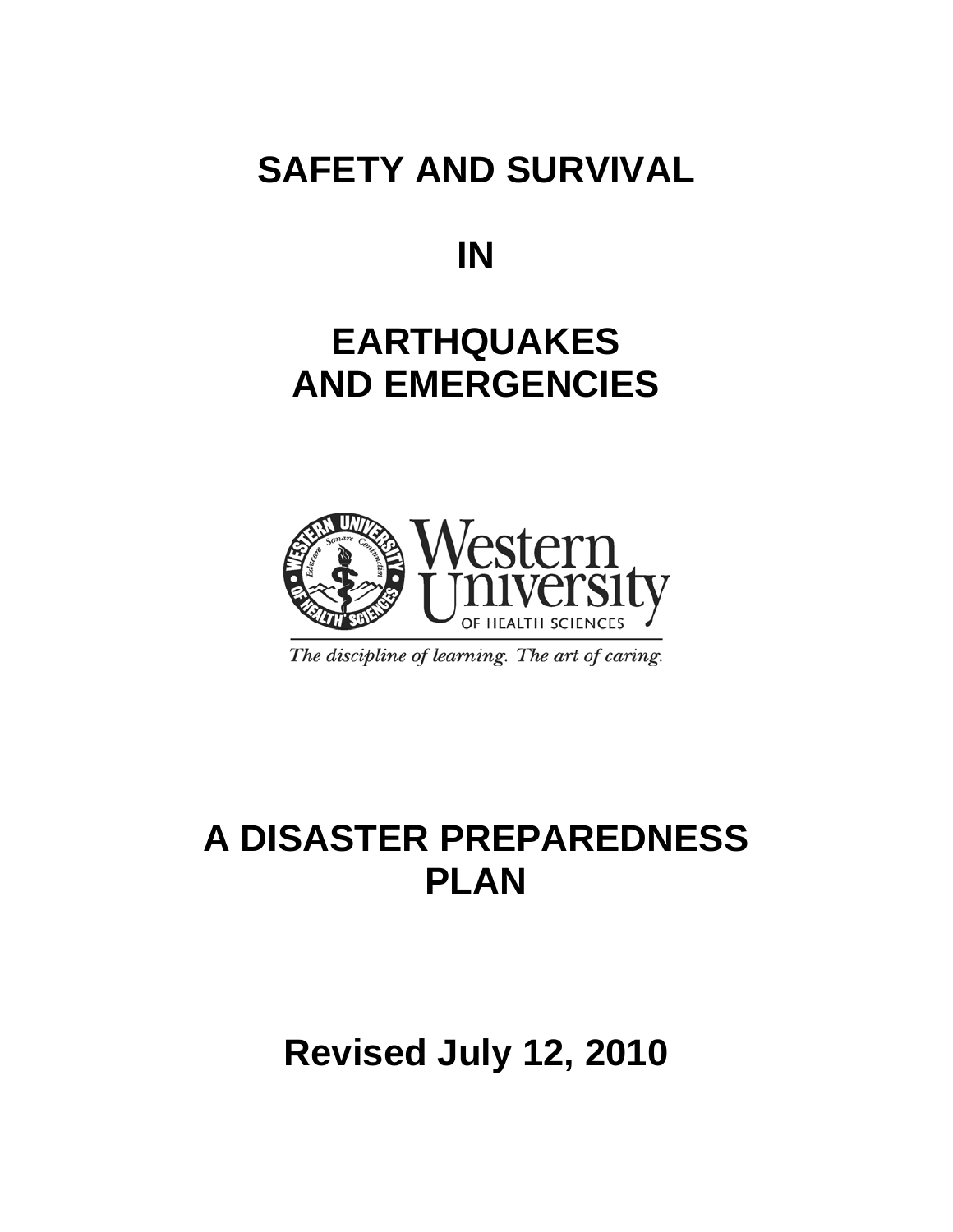

The discipline of learning. The art of caring. 309 E. 2nd Street, Pomona, CA 91766-1889 • (909) 623-6166 • FAX (909) 629-7255

# **MEMORANDUM**

To: Staff and Students

From: Brett Boston – Office of Environmental Health Safety and Security

Subject: Disaster Preparedness Plan

 Enclosed is a copy of WesternU's Disaster Preparedness Plan. I would like to stress to you the importance of being familiar with evacuation procedures in the event of a disaster. Please take the time to review the plan – and know what to do in the event of an emergency!

 We will have "practice drills" during the year. If you are on campus, please evacuate to one of our Emergency Assembly Areas quickly and check in with a member of the Evacuation/Assembly Team.

 It is strongly recommended that everyone keep emergency supplies in their vehicle. The following is suggested:

- $\Box$  A zippered backpack
- □ Comfortable shoes and shocks
- $\Box$  A pair of jeans/sweats and jackets
- $\Box$  One quart of water (minimum)
- □ Flashlight and Batteries
- $\Box$  Road map of the area

 $\overline{\phantom{a}}$ 

□ Packaged food with extended shelf life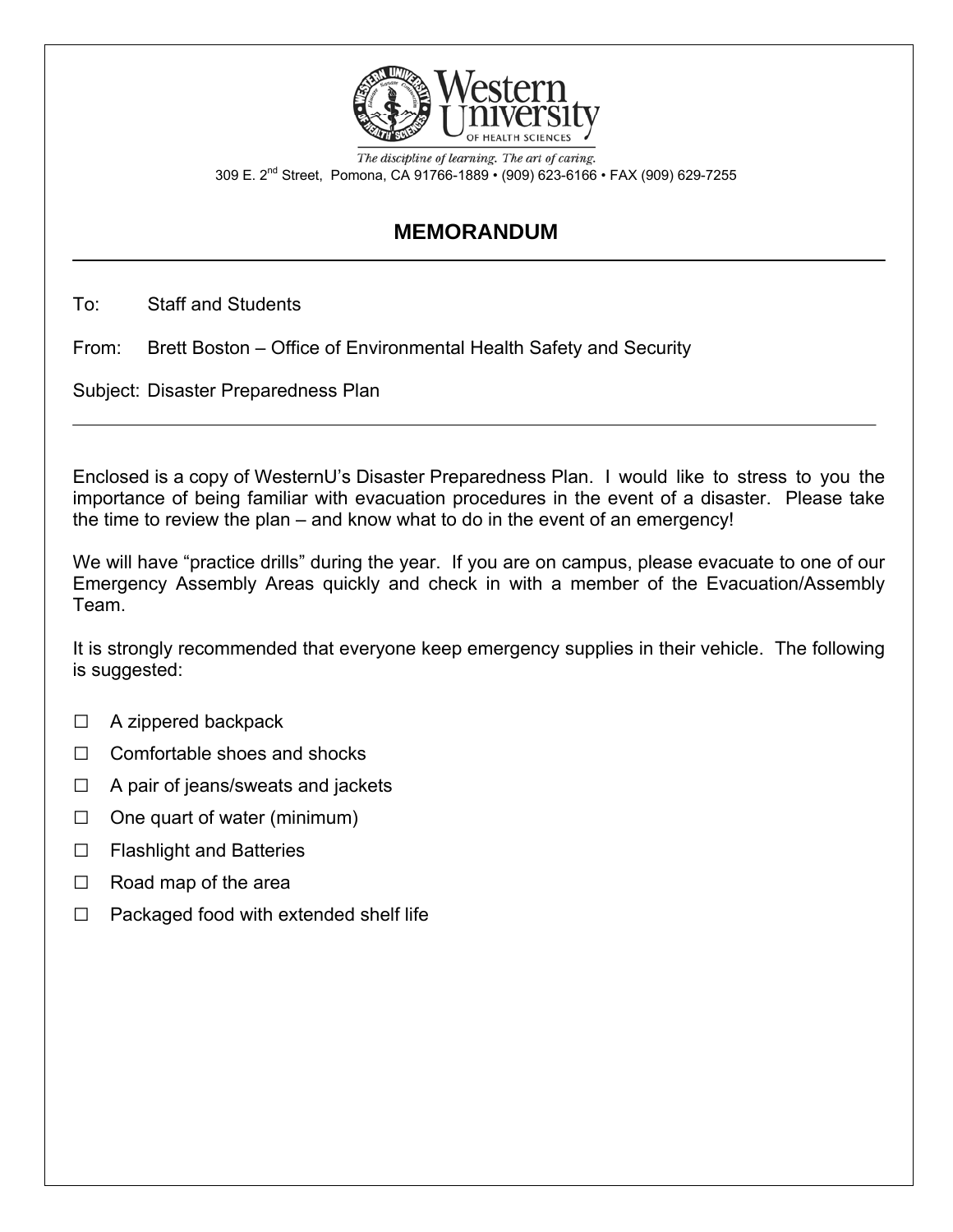## **WESTERN UNIVERSITY OF HEALTH SCIENCES EARTHQUAKE/EMERGENCY PLAN**

The following pages include an emergency plan for the University in the event of an earthquake or other major emergency. In addition to the general plan, there are detailed assignments for each major responsibility.

# **SAFETY COORDINATORS**

A Safety Coordinator is designed for each building, floor or work area. Safety Coordinators should have a thorough understanding of their buildings as well as office assignments and special needs of those in the building.

**In the event of an emergency,** the Safety Coordinator will ensure everyone has vacated the building. Individuals needing first aid will be assisted.

Each member of the faculty and staff and each student are asked to assemble in the University-designated areas immediately following a disaster.

# **YOU ARE ASKED TO FOLLOWING THESE PROCEDURES:**

- 1. Follow earthquake or other emergency procedures as outlined in this manual.
- 2. Assist injured co-workers and students. Notify Safety Coordinators of needed first aid assistant.
- 3. Assemble in the closest designated area for your building or work location.
- 4. Remain in the designated disaster area until identified by a member of the Evacuation/ Assembly team (Safety Coordinator).
- 5. If you need to leave your assembly area, please notify a member of the Evacuation/ Assembly team.
- 6. You will be permitted to leave campus as quickly as possible after checking in with your area monitor if you are not needed for the search and rescue efforts.
- 7. In the event of a major earthquake/emergency, you may be asked to remain on campus. Emergency provisions, water, food, blankets, etc., will be provided.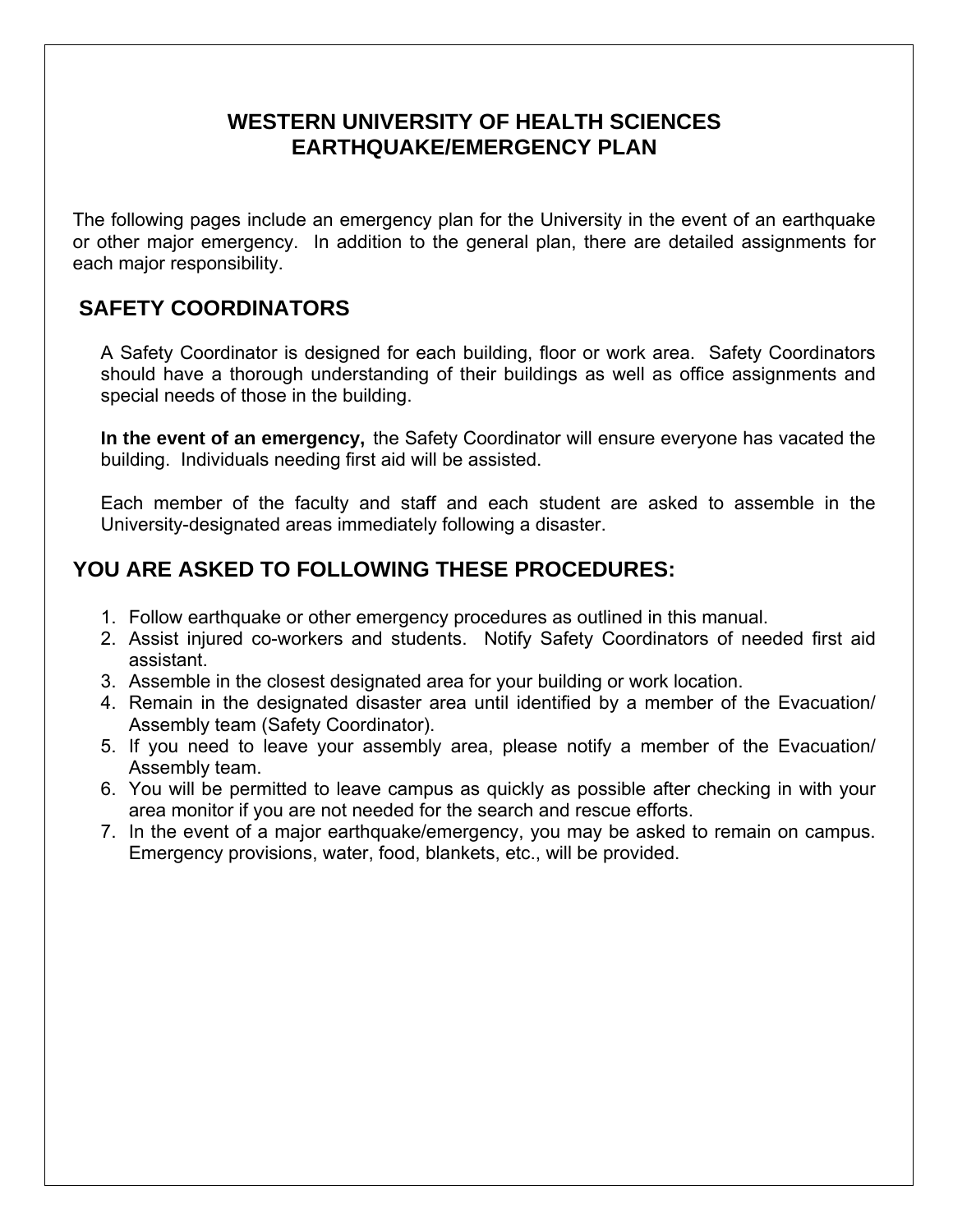# **TRAINING DRILLS**

Quarterly meetings will be held for all Safety Coordinators to keep them updated.

The office of Environmental Health and Safety in conjunction with the Safety Coordinators will conduct unannounced drills at least once a year.

# **EVACUATION DRILLS**

Sounding fire alarm bells initiate evacuation drills at WesternU. When the alarm sounds, everyone is to leave the affected facility in an orderly manner and proceed to the nearest evacuation assembly area.

**At the conclusion of any evacuation, the Safety Coordinator will inform everyone at their respective area when they may return to their facility.**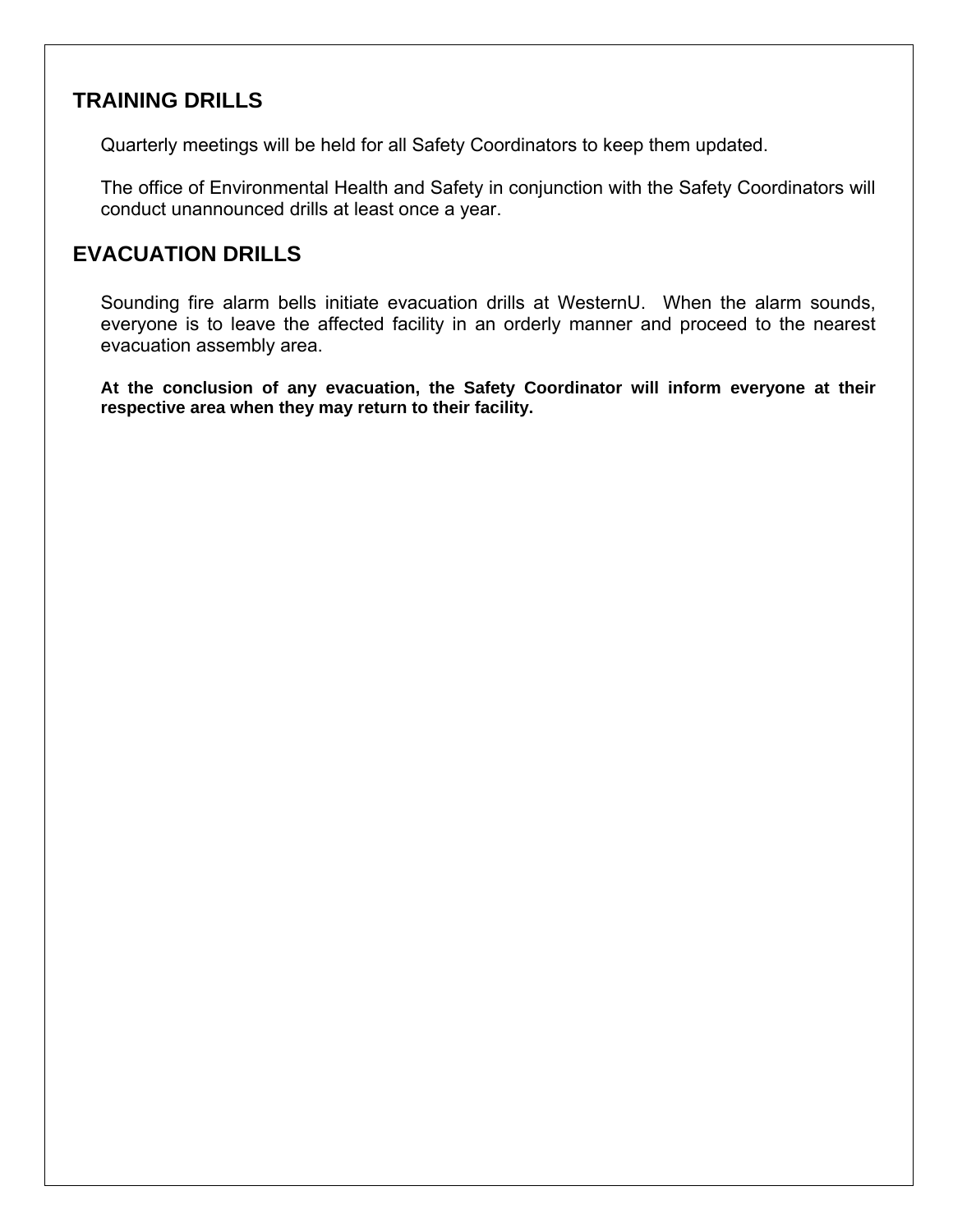# **DISABILITY ISSUES**

You do not have to identify as a person with a permanent disability to qualify for needing assistance. There are many people, including those who identify and those who do not identify as having a disability or who have no visible disability, who may also need assistance. Some people may need assistance because of conditions that are not apparent. Others may have obvious disabilities or conditions but may not need assistance. Some people may perform well in a drill but some will experience problems in emergency situations.

Many do not recognize their own need for assistance. Encourage your friends and colleagues to identify themselves, if you think they may need specific assistance during an emergency. Use a checklist to help people feel free to self-identify as needing assistance (see Will You Need Assistance in an Emergency Evacuation?). Let people know that while self-identification is voluntary, you can ask that the information be kept confidential and that it only be shared with those who have responsibilities for emergency response.

- Is your name on the current log containing the names of all people need assistance?
- Is the list updated frequently so it can also include people who may have temporary activity restrictions?
- CALL SECURITY FOR ASSISTANCE
- EXT. 3000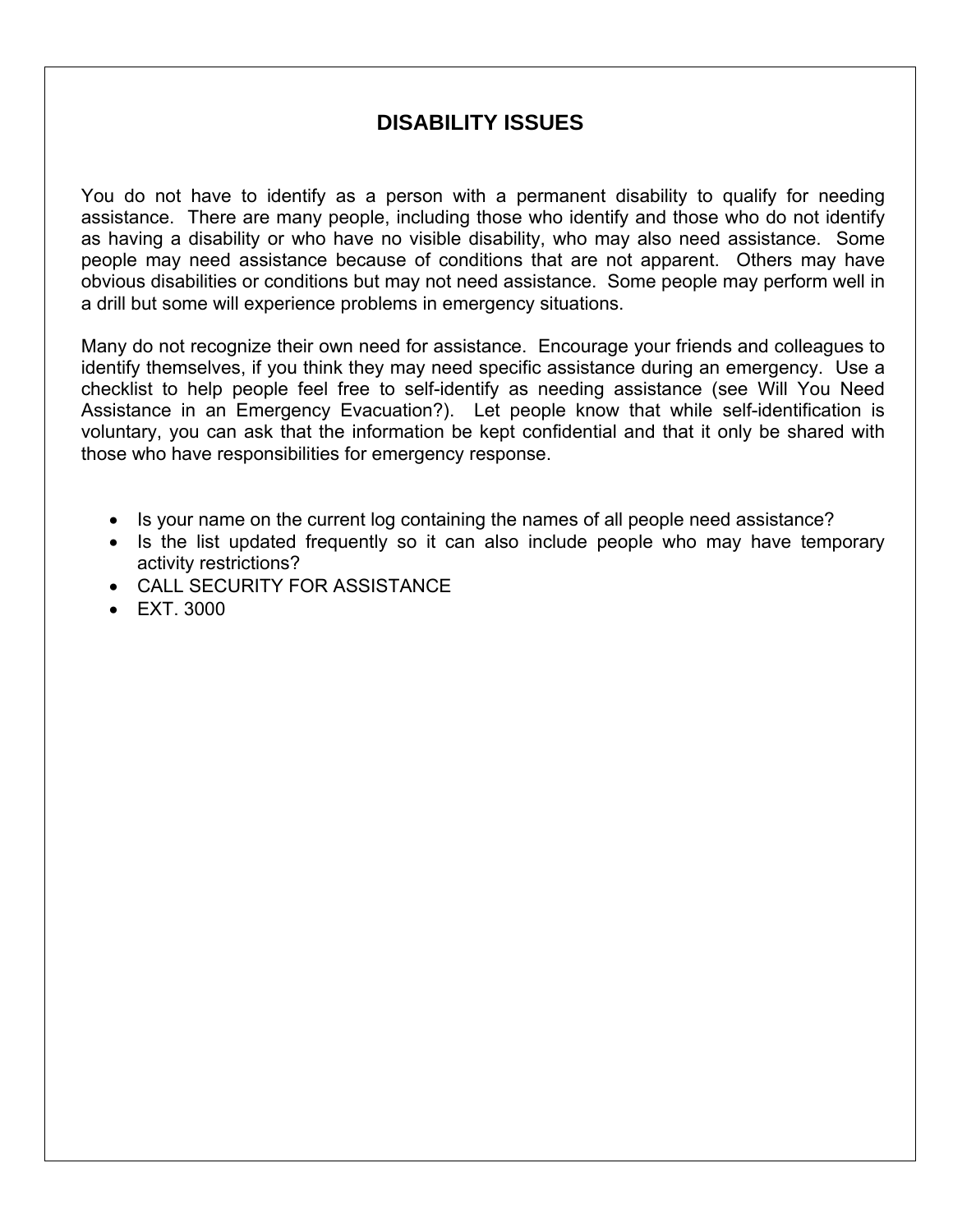## **EARTHQUAKE OR OTHER MAJOR EMERGENCY GUIDELINES**

#### **Immediate Action:**

In the event of an earthquake take the following action:

- □ Remain where you are! **RESIST THE URGE TO PANIC AND RUN!**
- □ If you are indoors, **DO NOT LEAVE THE BUILDING!** Seek immediate shelter under a heavy desk/ table, or cover your head, or brace yourself against an inside wall. Get at least fifteen feet (15') away from windows. In a **classroom/auditorium** stay in your seat and protect your head with your arms or place your head between your knees. **DO NOT GO OUTSIDE!** You could be injured by falling debris.
- $\Box$  If you are outdoors, move to an open area away from buildings, trees, power poles and overhead electrical wires. **DO NOT GO INSIDE!** Falling objects could hit you as you try to enter the building.
- $\Box$  If you are in a moving car, pull over and stop. Avoid power lines, tall buildings, and freeway over/underpasses. If power lines do fall on your vehicle, do not attempt to leave your vehicle until the lines are removed or you have assurance that there is absolutely no power being transmitted through them. **DO NOT TOUCH** any metal parts of the car.
- $\Box$  The initial trembler will last from a few seconds to two or three minutes. Do not attempt any action until all shaking has stopped.
- □ When instructed, **carefully** exit buildings through front or rear emergency doors and immediately go to the following areas:

| MAIN CAMPUS:           | ANY EVACUATION ASSEMBLY AREA |
|------------------------|------------------------------|
| 399 NORTH GAREY        | <b>WEST PARKING LOT</b>      |
| HILLS WELLNESS CENTER: | SOUTH PARKING LOT            |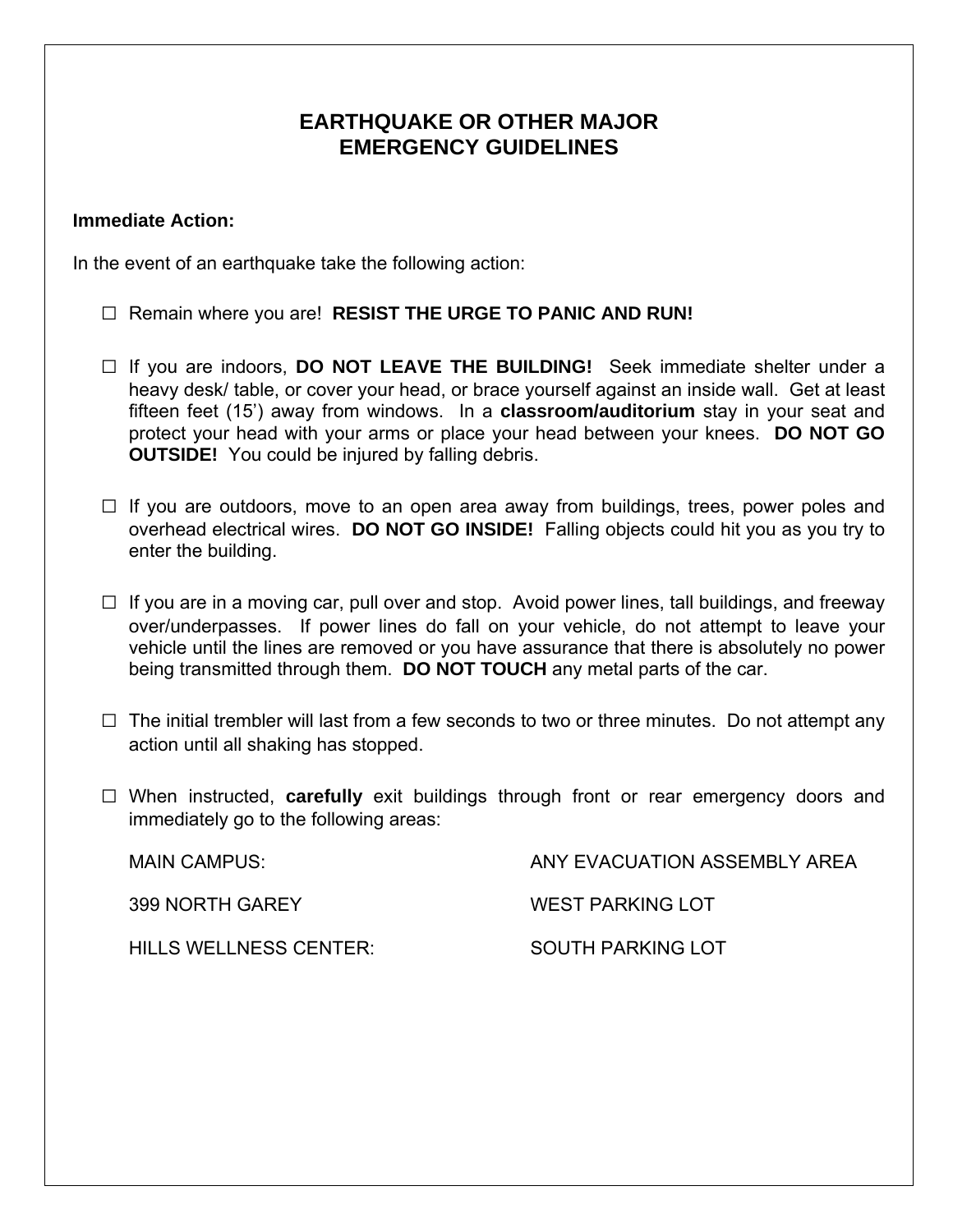After you have carefully evacuated your building, please walk to the following assembly areas. These are recognizable by a **TRIANGLE-SHAPED SIGN, PAINTED ORANGE WITH SIGHT NUMBERS ON THEM:**

| <b>Building</b>                              | <b>Assembly Area #</b> | <b>Location</b>                          |
|----------------------------------------------|------------------------|------------------------------------------|
| <b>HPC Health Professional</b>               | 4                      | HSC Building in parking lot #7           |
| Center                                       |                        |                                          |
| <b>HSC Health Sciences</b>                   | 5                      | Behind HSC Building #6                   |
| Center                                       | 3                      |                                          |
| <b>Student Services</b>                      | 6                      | Behind building in South parking lot #6  |
| <b>Bookstore</b>                             | $\overline{2}$         | Behind Bookstore in North parking lot #2 |
| Administration and<br><b>Research Center</b> | 1                      | Behind building in North parking lot #2  |
| 399 North Garey                              | 1                      | <b>West Parking Lot</b>                  |
|                                              |                        | Behind building in North parking lot #2  |
| <b>Business Center</b>                       | $\overline{2}$         |                                          |
| Library and IT                               | 6                      | East of building in parking lot #5       |
| Vet Med/Vet Med Care<br>Center               | $\overline{7}$         | Parking Lot #13                          |
| <b>Banfield Hospital</b>                     | $\overline{7}$         | Parking Lot #13                          |
| <b>NSC Nursing Science</b><br>Center         | 8                      | <b>NSC East Parking Lot</b>              |
| <b>HEC Health Education</b><br>Center        | 4 or 7                 | Parking Lot #13 or #7                    |
| <b>PCC Patient Care Center</b>               |                        | Sidewalk on 2 <sup>nd</sup> Street       |
| <b>Hills Wellness</b>                        |                        | West Parking Lot                         |
|                                              |                        |                                          |
|                                              |                        |                                          |
|                                              |                        |                                          |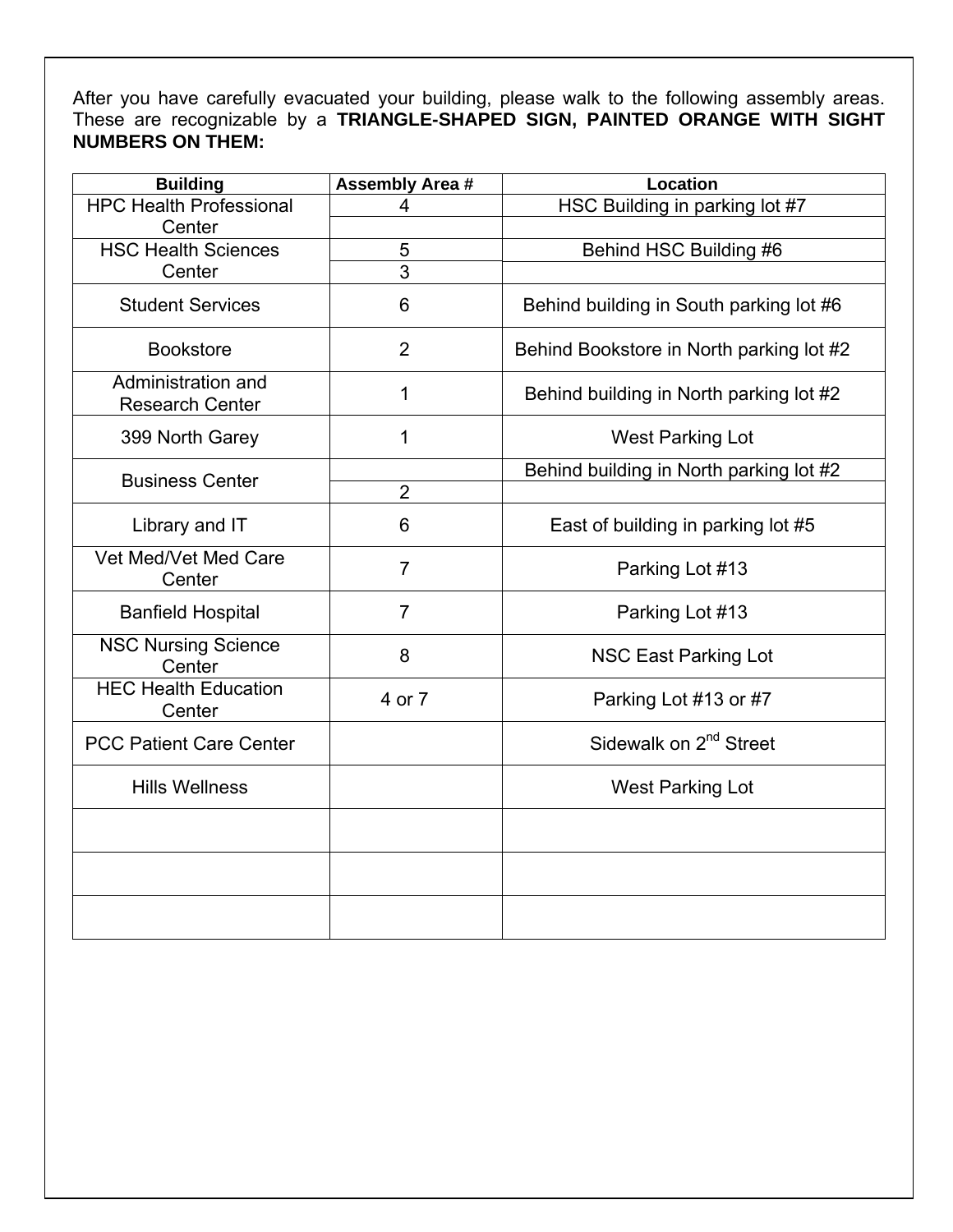# **SPECIAL CONSIDERATIONS**

- 1. Remain in your assigned assembly area until you are released to leave. You will be permitted to leave as quickly as possible, if you are not needed for search and rescue efforts.
- 2. In the event of a major earthquake or other emergency, you may be asked to remain on campus. Emergency provisions will be provided.
- 3. **Do not drink water from faucets** until quality has been checked. Ruptured lines could result in contamination. Also, carefully examine bottled water to ensure shattered plass has not penetrated the container.
- 4. **Do not spread rumors.** We will attempt to have accurate information available for you through the network of Associate Safety Coordinators, the First aid/Triage team, and/or an Ancillary Services team.
- 5. **Do not use or ask to use the telephone.** Telephone lines, if working, will need to be used for emergency communications.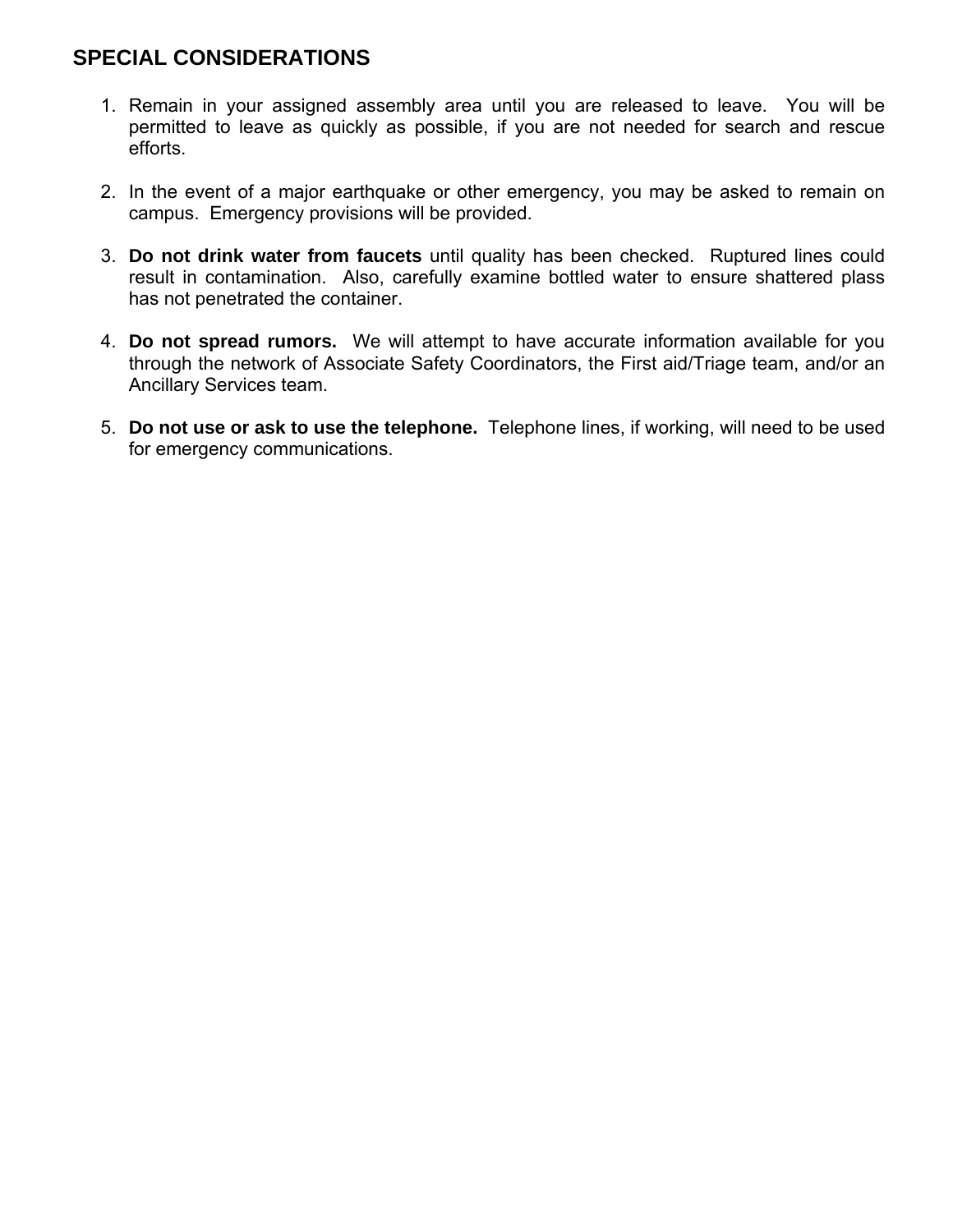# **TAKE SPECIAL PRECUATIONS**

1. Expect aftershocks. These will vary in magnitude and continue for several days, perhaps weeks.

#### 2. **DO NOT USE ELEVATORS.**

- 3. Watch for falling debris
- 4. In power fails, do not ignite an open flame.
- 5. Wear shoes and watch for electrical wires, broken glass, etc.
- 6. **DO NOT** turn on electrical switches. This could trigger an explosion.
- 7. If you can assist an injured person to the assembly area, please do so. **DO NOT** move more seriously injured persons unless they are in immediate danger of further injury. Recognize and assist individuals who are suffering from shock or emotional distress.
- 8. Stairwells could be damaged. Step carefully and use an alternate route if necessary.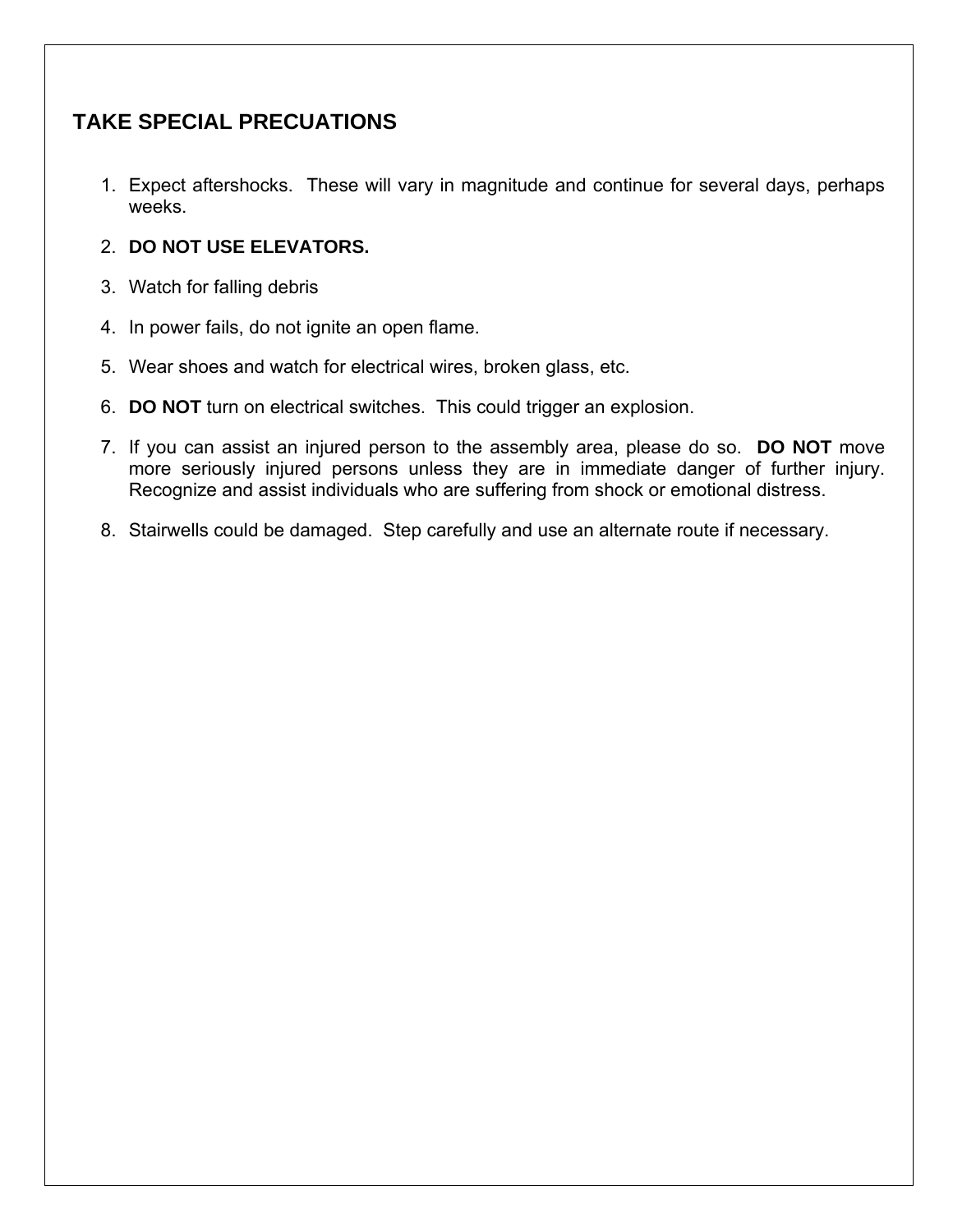## **EARTHQUAKES/EMERGENCIES OCCURRING AFTER HOURS, WEEKENDS, AND HOLIDAYS**

Remember that even during these hours there may be some employees or students working in their offices, laboratories, or in the medical library. Those individuals are asked to ensure that coworkers and fellow students are safe, identify those in need of first aid, and be prepared to assist with search and rescue efforts.

The following staff is asked to report to the **EMERGENCY OPERATIONS CENTER (E.O.C.)** as quickly as possible. The E.O.C. is located in the Warren Lawless Conference Room in the Administration building.

Brett Boston **Dr. Pumerantz** Dr. Benjamin Cohen News Alexin Shaw Dr. Gary Gugelchuk Dr. Howard Pardue Dr. Phil Nelson Todd Clark Dr. Clinton Adams **Dr. Daniel Robinson** Dr. Steven Henriksen Dr. Bev Guidry

Dr. Stephanie Bowlin

A **RECORDED MESSAGE** will be placed on the University's main number with instructions: **(909) 623-6116.**

## **UNVIERSITY EMERGENCY ORGANIZATION**

 During a major emergency, Philip Pumerantz, Ph.D., PRESIDENT, will be in direct control of the campus and of our medical centers. If the President is not available, the chain of command is as follows:

Dr. Benjamin Cohen, D.O., Provost/COO Mr. Kevin Shaw, CFO/Treasurer

Dr. Gary Gugelchuk Senior Vice President Mr. Brett C. Boston Director of Environmental Health and Safety

# **CAMPUS EMERGENCY OPERATIONS CENTER**

The E.O.C. is located in the Warren Lawless Conference Room in the Administration building.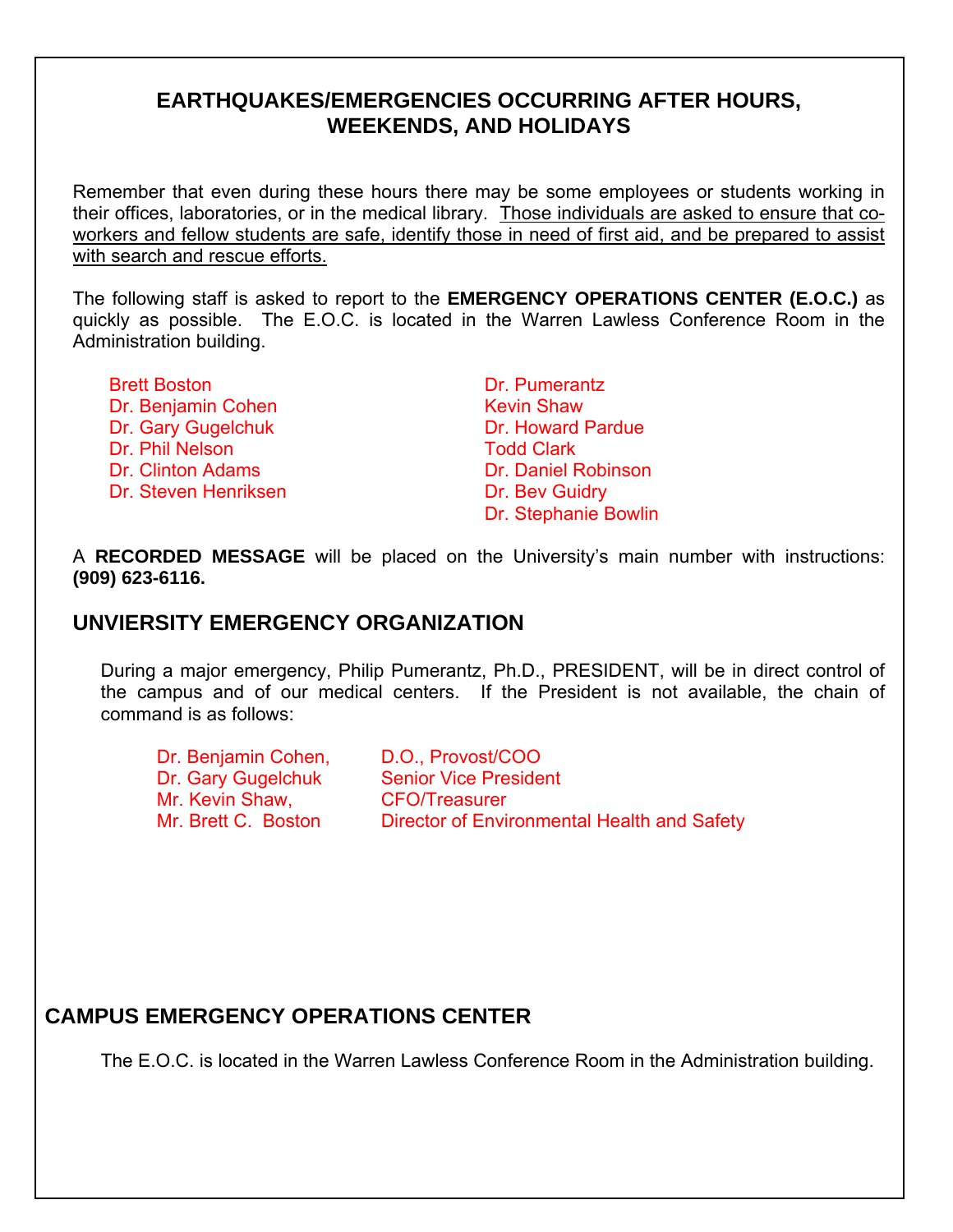# **EMERGENCY PHONE NUMBERS**

Emergency Operator **DIAL 911** Campus Security DIAL 909-706-3000

# **HOSPITALS**

| <b>Chino Valley Medical Center</b><br>5451 Walnut, Chino             |                                                                                | <b>Emergency Room</b><br><b>Main Center</b>                             |                                                      | $(909)$ 464-8666<br>$(909)$ 464-8600 |
|----------------------------------------------------------------------|--------------------------------------------------------------------------------|-------------------------------------------------------------------------|------------------------------------------------------|--------------------------------------|
| <b>Foothill Presbyterian Hospital</b><br>250 S. Grand Ave., Glendora |                                                                                |                                                                         |                                                      | $(626)$ 963-8411                     |
| 303 N. 3 <sup>rd</sup> Ave., Covina                                  | <b>Citrus Valley Inter-Community Medical Center</b>                            |                                                                         |                                                      | (626) 331-7331                       |
| <b>Kaiser Foundation Hospital</b><br>9961 Sierra Avenue, Fontana     |                                                                                |                                                                         |                                                      | (909) 427-5000                       |
|                                                                      | Loma Linda University Medical Center<br>Barton Road & Anderson St., Loma Linda |                                                                         |                                                      | $(909)$ 824-0800                     |
| 1798 N. Garey Ave., Pomona                                           | Pomona Valley Hospital Medical Center                                          |                                                                         |                                                      | $(909) 865 - 9500$                   |
| San Antonio Community Hospital<br>999 San Bernardino Road, Upland    |                                                                                |                                                                         |                                                      | $(909)$ 985-2811                     |
| <b>FIRE/PARMEDICS</b>                                                |                                                                                |                                                                         |                                                      | <b>DIAL 911</b>                      |
| <b>PUBLIC UTILITIES</b>                                              |                                                                                |                                                                         |                                                      |                                      |
| Southern California - EDISON<br>Southern California - GAS            |                                                                                |                                                                         |                                                      | $(909)$ 986-5861<br>(909) 592-1799   |
| <b>SHERIFF</b>                                                       |                                                                                |                                                                         |                                                      | <b>DIAL 911</b>                      |
|                                                                      | <b>POMONA POLICE DEPARTMENT</b>                                                |                                                                         |                                                      | <b>DIAL 911</b>                      |
| <b>RADIO STATIONS</b>                                                |                                                                                |                                                                         |                                                      |                                      |
| * KFI<br><b>KFXM</b><br><b>KMPC</b><br><b>KNSE</b><br><b>KWOW</b>    | 640 AM<br>590 AM<br>710 AM (Spanish)<br>1540 AM<br>1600 AM                     | <b>KBIG</b><br><b>KDUO</b><br><b>KGGI</b><br><b>KNTF</b><br><b>KOST</b> | 98.6 FM<br>97.5 FM<br>99.1 FM<br>93.5 FM<br>103.5 FM |                                      |

\* Radio KFI is the Emergency Information Station for Southern California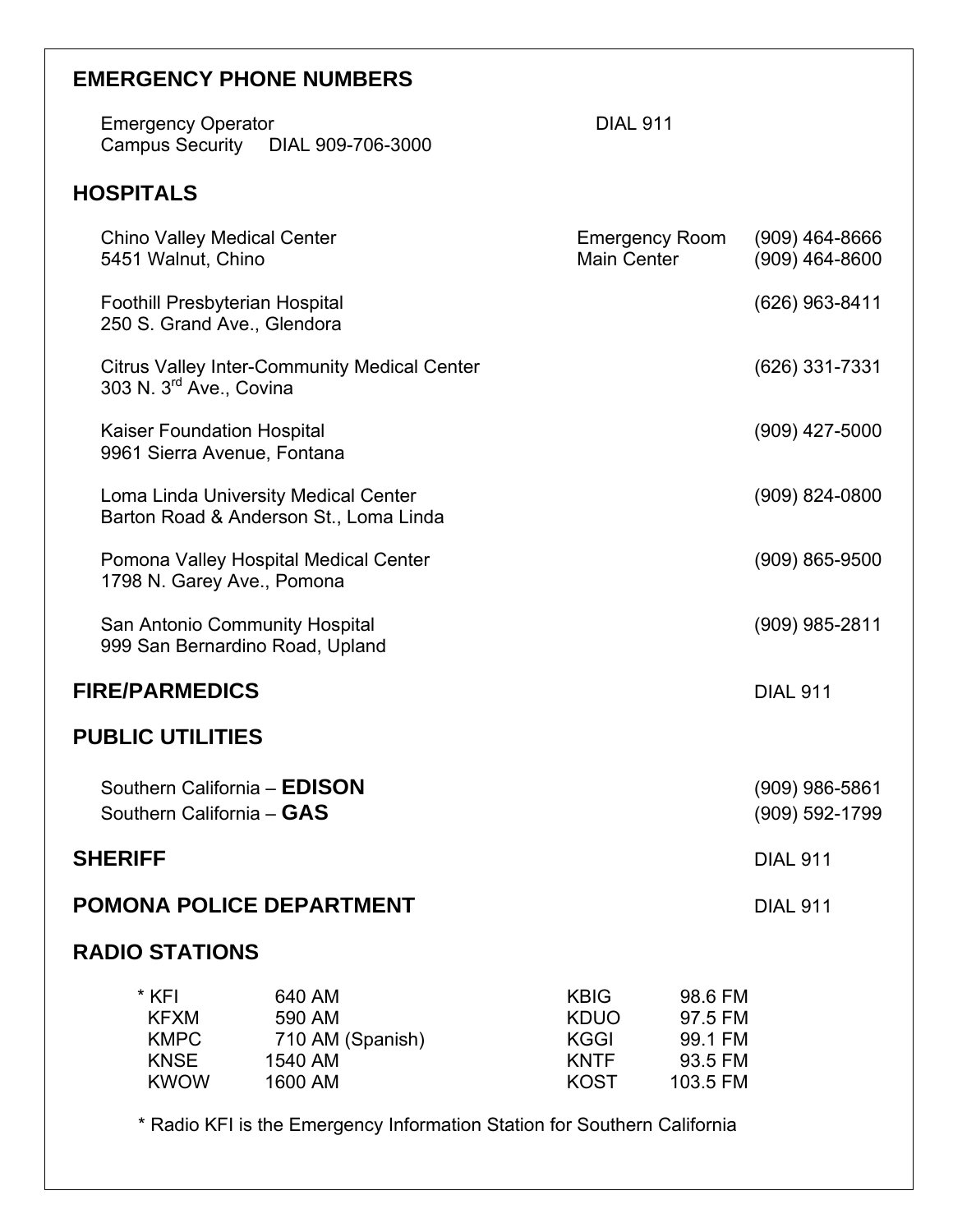It is strongly urged

That **EVERY FAMILY** with children

Devise a plan of action

**that assures responsible care for their children** 

**in the event of a major catastrophe!**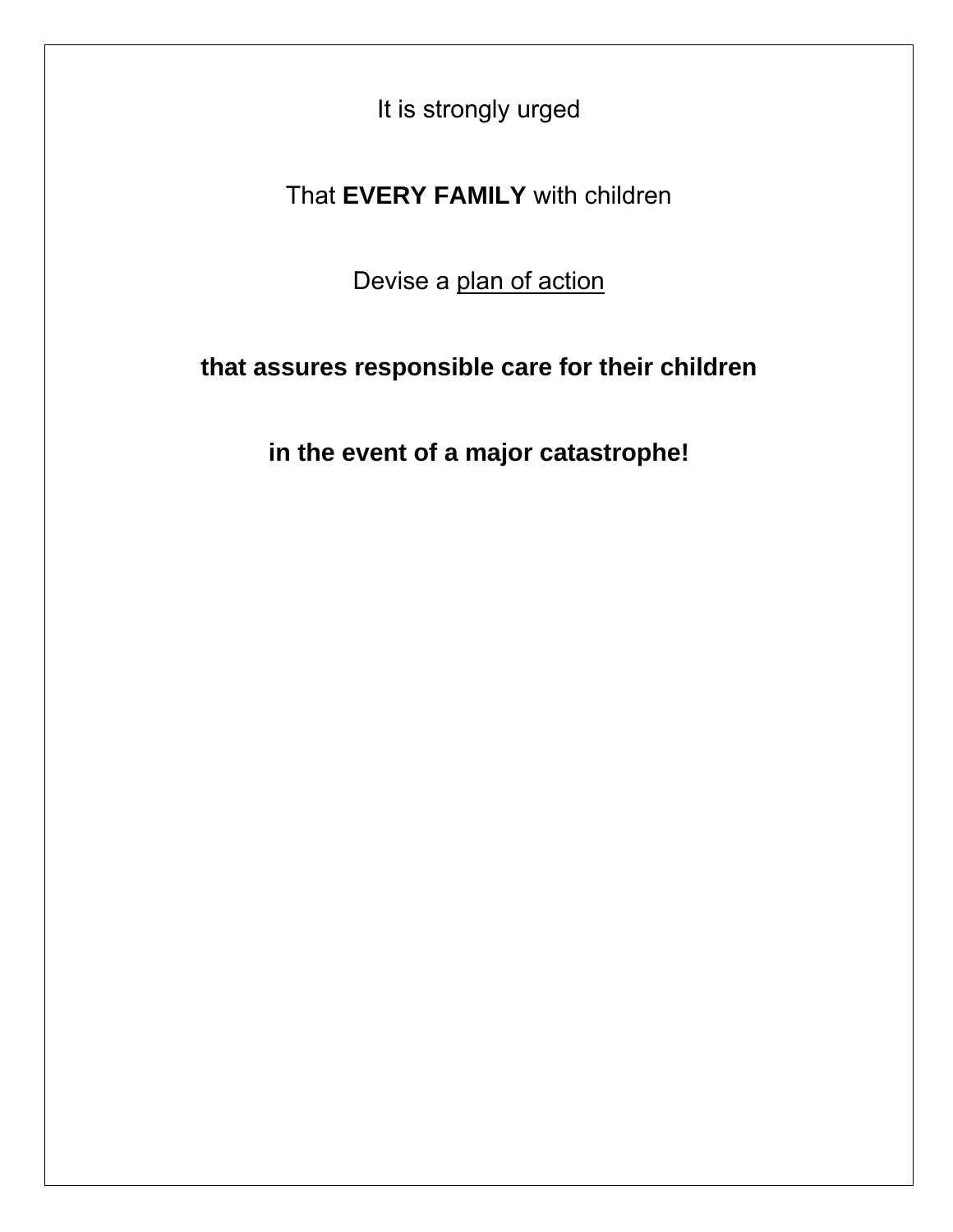# **FAMILY EMERGENCY INFORMATION LIST:**

#### **Reunion points if separated:**

| ,  |  |
|----|--|
| £  |  |
| 4. |  |
|    |  |

| <b>Weekday contacts:</b><br>Father |          | Address: | Phone: |
|------------------------------------|----------|----------|--------|
| Mother                             |          |          |        |
| Child's School:                    |          |          |        |
| Policy:                            | Hold:    |          |        |
|                                    | Release: |          |        |
|                                    |          |          |        |

#### Out of town/state family contact center:

| Name:    |        |
|----------|--------|
| Address: |        |
| City:    | State: |
|          |        |

#### **Utilities Locations:**

| <b>Emergency Supplies:</b> |  |
|----------------------------|--|
| Gas Valve:                 |  |
| <b>Electrical Panel:</b>   |  |
| Water Valve:               |  |

|            | <b>Emergency Broadcast Radio Station:</b> |
|------------|-------------------------------------------|
| A.M.       |                                           |
| F.M.       |                                           |
| Frequency: |                                           |

#### **Insurance Information:**

|                                |                                | Agent: 2008                         |  |
|--------------------------------|--------------------------------|-------------------------------------|--|
| Phone # ______________________ |                                |                                     |  |
|                                |                                |                                     |  |
|                                |                                | Agent: _____________                |  |
|                                |                                | Policy # __________________________ |  |
|                                |                                |                                     |  |
|                                |                                | Agent: _____________                |  |
| Phone # ______________________ | Policy # _____________________ |                                     |  |
| Address:                       |                                |                                     |  |

#### **Local Emergency Numbers: 911**

| <b>Policy Department:</b> |  |
|---------------------------|--|
| Ambulance:                |  |
| Physician:                |  |

| Fire Department:       |  |
|------------------------|--|
| Poison Control Center: |  |
| Hospital:              |  |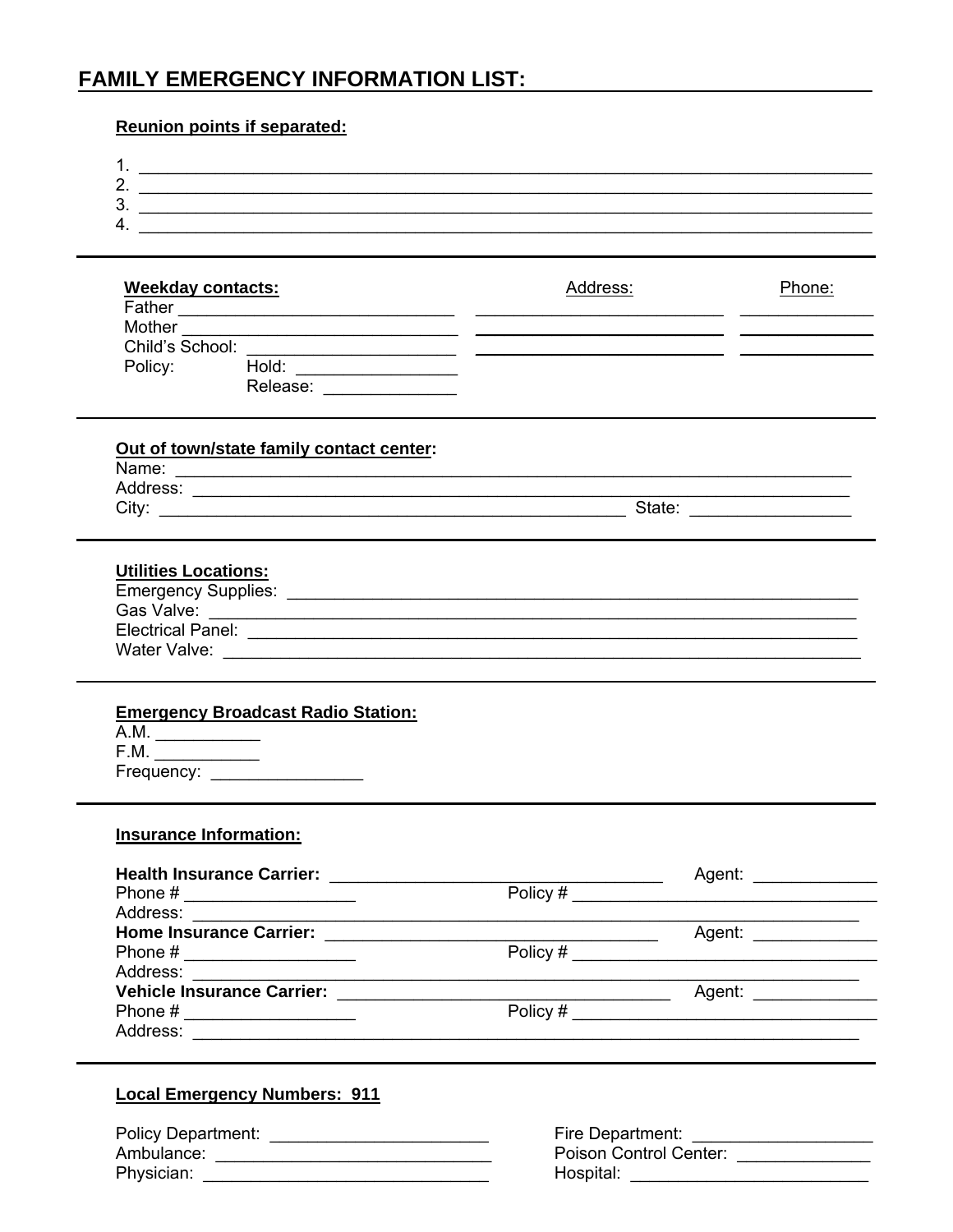

**California Earthquake Preparedness Steps to take during an Earthquake:** 

# **When an earthquake strikes**



**Whether you are in your home, a school classroom, or a high-rise or another type of building, it is important to know how to protect yourself during an earthquake. Practice what to do during an earthquake and teach yourself and your family members to react automatically when the shaking starts. If you are outdoors when the shaking starts, get into an open area away from trees, buildings, walls and power lines. If you are indoors, follow the steps below:** 







**DUCK** 

**Duck or drop down to floor.**

# **COVER**

**Take COVER under a sturdy desk, table or other furniture. If that is not possible, seek COVER against an interior wall and protect your head and neck and arms. Avoid danger spots near windows, hanging objects, mirror or tall furniture.**

# **HOLD**

**If you take cover under a sturdy piece of furniture, HOLD onto it and be prepared to move with it. HOLD the position until the ground stops shaking and it is safe to move.**